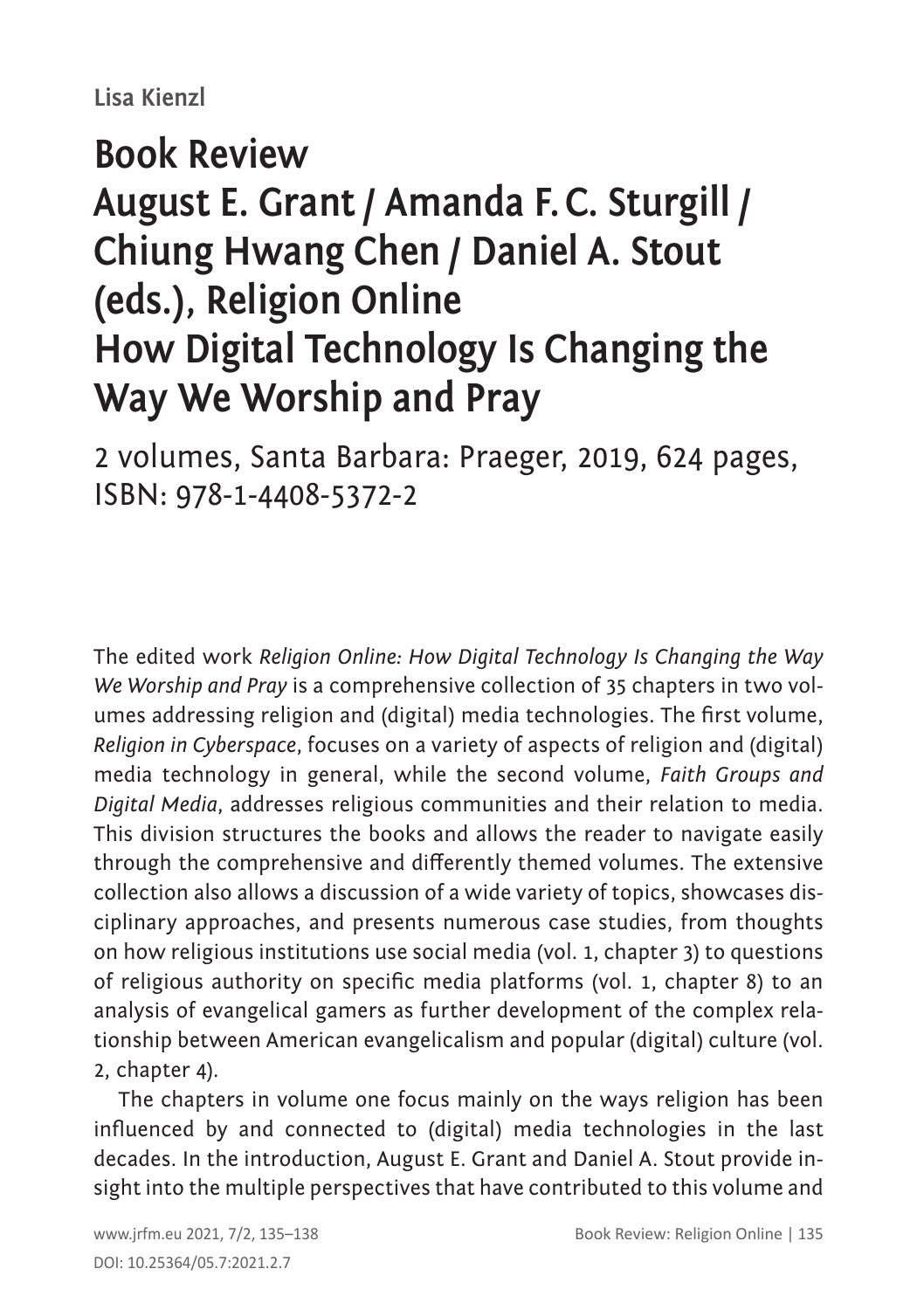highlight the significance of (digital) media technology for religious communities and practices. Digital media are important for religious communities to share information but also to engage in "real-time interactions" (vol. 1, p. 4) with their practitioners, for example when connecting for prayer online despite their different physical locations. In volume one, chapters 2 to 7 focus on technology and religious practices in general, for example how religious communities are using digital media. The next five chapters address specific traditions, such as the use of digital media by Catholic priests (vol. 1, chapter 8) or an analysis of the websites of congregations in the Union of Reformed Judaism (vol. 1, chapter 9), while chapter 13 discusses religious extremism, and chapters 14 to 17 examine "quasi-religious practices from festivals to fandom" (vol. 1, p. 8).

Volume two addresses religious communities and their relation to and engagement with (digital) media, offering insight into a broad variety of religious traditions. The discussion in the introduction by August E. Grant and Amanda F.C. Sturgill makes the selection process for the chapters in the second volume transparent for the reader and reveals the challenges faced when creating such an extensive project. The editors elaborate on their decision about how many chapters would to be dedicated to specific religious traditions and explain, for example, that only one chapter deals with Islam because they "found few differences in the utilization of digital technologies" among various Islamic traditions (vol. 2, p. 3). Various Christian communities are discussed in chapters 2 to 8 while the next three chapters deal with a variety of Jewish traditions. Chapter 12 engages with Islam and (digital) media. In chapters 13 to 15, Hinduism and Jainism with their various approaches towards media and technology are examined, while chapter 16 addresses Buddhism outside Asia and its connection to media. The last two chapters focus on new religious movements, Scientology and New Age religions, and their close relation to digital media technology. All chapters contextualize the respective religious traditions and provide general information about them, which makes this volume especially approachable for readers who are not highly familiar with a particular religious tradition or religion in general. Also, the remarks on future research possibilities that appear at the end of each chapter in both volumes open up interesting questions for the development of the field.

The editors pursue the ambitious goal of establishing "the most comprehensive picture available to date of the interplay of religion and digital technology" (vol. 1, p. 8 as well as vol. 2, p. 2). In the introduction to the first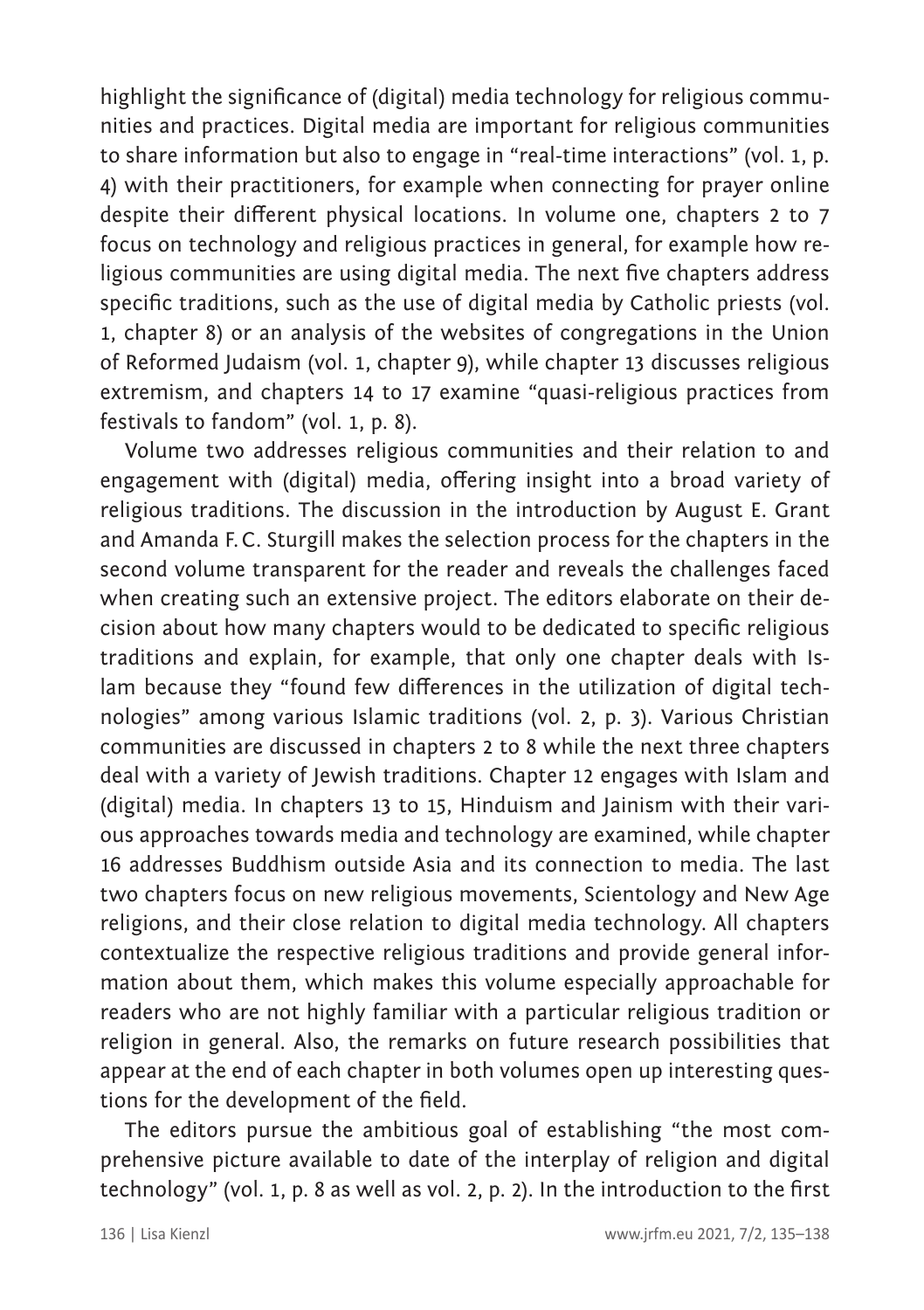volume, the editors emphasize a broad definition of religion. A discussion of the editors' and authors' understandings of cyberspace (in particular given the volume's title) and the Internet would have been an interesting addition, especially in relation to a more detailed engagement with historical developments and the use of these terms in academic discourses as well as in the field of media and religion. The editors highlight the importance of thinking about varying access to digital media technologies in different places around the world (vol. 1, p. 8). However, a broader discussion of the Global South as well as economic aspects in relation to religion and media technology would have enhanced the volumes' contribution to the existing academic discourse.

Some chapters provide very interesting thoughts on theoretical frameworks that can be used to engage with religion and media technology, such as Joonseong Lee's connection of Foucault and Deleuze as theoretical frameworks for an interpretation of Won Buddhism on the Internet (vol. 1, chapter 12). The author's discussion of his own position in this religious tradition (vol. 1, p. 176) helpfully highlights the necessity for researchers to reflect their own roles within their field of research. The discussions of the role of artificial intelligence (vol. 1, chapter 5) as well as big data (vol. 1, chapter 6) in the understanding of technology as an important part of religious practices and everyday life encourage the reader to think further about the development of technology and its relevance for religious traditions. Particularly, Heidi D. Blossom, Jeffrey S. Wilkinson, Alexander Gorelik, and Stephen D. Perry's discussion of the potential misuse of big data and the challenges posed by small data in polls and statistics emphasizes the importance of contextualizing collected data (vol. 1, p. 77–81). They explain the potential misinterpretation of small data using a statistic by Gallup as an example. This graph shows the number of people who have been members of a church or synagogue since the 1990s in the United States (vol. 1, p. 79). The authors emphasize that the data presented here is problematic, and could be misused, since it is not clear how it was collected, who exactly participated in the survey, or how the data of people affiliated with other religious traditions was handled.

The case studies in both volumes engage with a range of religious traditions and aspects of the interrelation between religion and (digital) media technology on particular levels, running from the challenges of digital media for Roman Catholic liturgy (vol. 1, chapter 11) to in-depth interviews with Jain mendicants to find out more about their understanding and use of